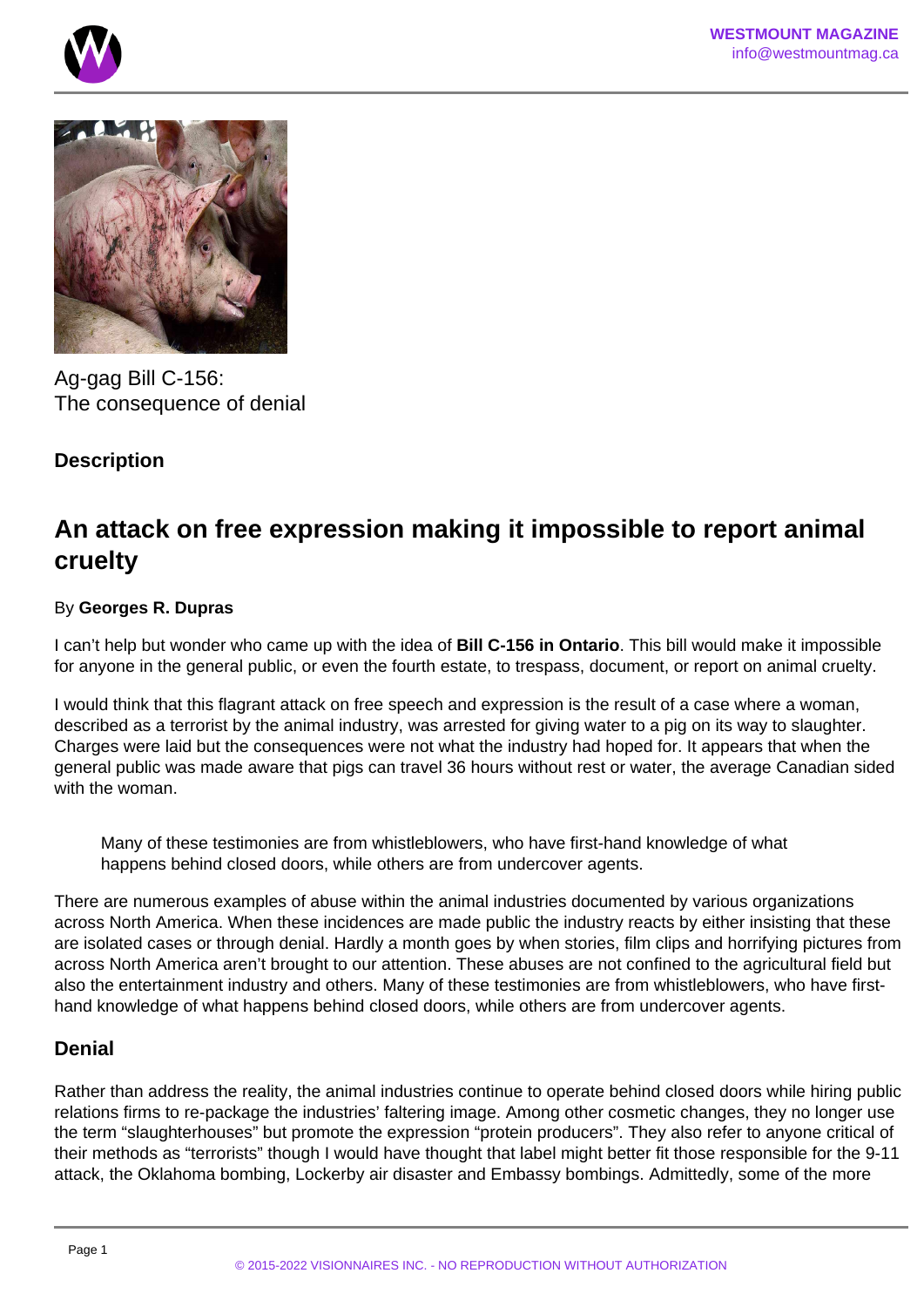vocal among the Animal Rights Groups refer to meat processors as killers… but isn't that exactly what they do behind those closed doors?

'Rather than address the reality, the animal industries continue to operate behind closed doors while hiring public relations firms to re-package the industries' faltering image.'

The animal industries insist compliance with industry standards throughout every step of the slaughter procedure, and in one case on June 08, 2020, during testimony at the Senate Committee on Bill C-156, one of the industry speakers implied that a veterinarian is present at all times, up to and including the kill box. This statement is denied by at least two veterinarians, one a retired veterinarian and Canadian Food Inspection Agent.

In addition, and aiding the agricultural industry, both Federal Parties in Canada condone the existence of covert caucuses within their ranks. The Liberals have the [Rural Caucus](/) , while the Conservatives have the [Outdoor](/)  [Caucus](/) , both including MPs and un-elected Senators dedicated to blocking any significant change in animal protection laws.

Animal advocates should be grateful to the Ford Government of Ontario for giving them an international platform – one that will surely go viral. Thank you for the free publicity that activists could never otherwise afford to promote their views when Bill C-156 is ultimately challenged at the Supreme Court.

#### Inspectors

As for the inspectors, it has been argued that these facilities are overseen by the Canadian Food Inspection Agency (CFIA), to guarantee compliance with all industry regulations.

Isn't that precisely what Provincial authorities told us about retirement homes and the Coronavirus? Were we not told that these facilities were overseen by responsible officials and inspectors?Has our experience with COVID-19 not shown us that residences for the aged were the worst hit by the Coronavirus and that neglect occurred for days before anyone knew about it?

'… during testimony… one of the industry speakers implied that a veterinarian is present at all times, up to and including the kill box. This statement is denied by at least two veterinarians, one a retired veterinarian and Canadian Food Inspection Agent.'

Where were the inspectors? Where were these responsible officials? And let's not forget, these residencies were not closed facilities as our slaughterhouses, etc., nor was this the first pandemic. In 2004, when the SARS pandemic introduced itself to us, we were assured that measures would follow to enable us to better prevent and react to future such events. That was 16 years ago and, months ago, when the Coronavirus was identified, where were these preventative measures?

I'm not blaming the few inspectors that exist, as there are far too few of them, and they ultimately end-up reporting infractions to industry bosses.

### Can the public be blamed?

The Coronavirus may have originated in Wuhan, China, but it did it's worst in old age residences in this country which are open facilities. Can we be blamed for our lack of faith in a self-regulated system, governed behind closed doors, without "independent" oversight? That is exactly what is happening daily in slaughter facilities across this country.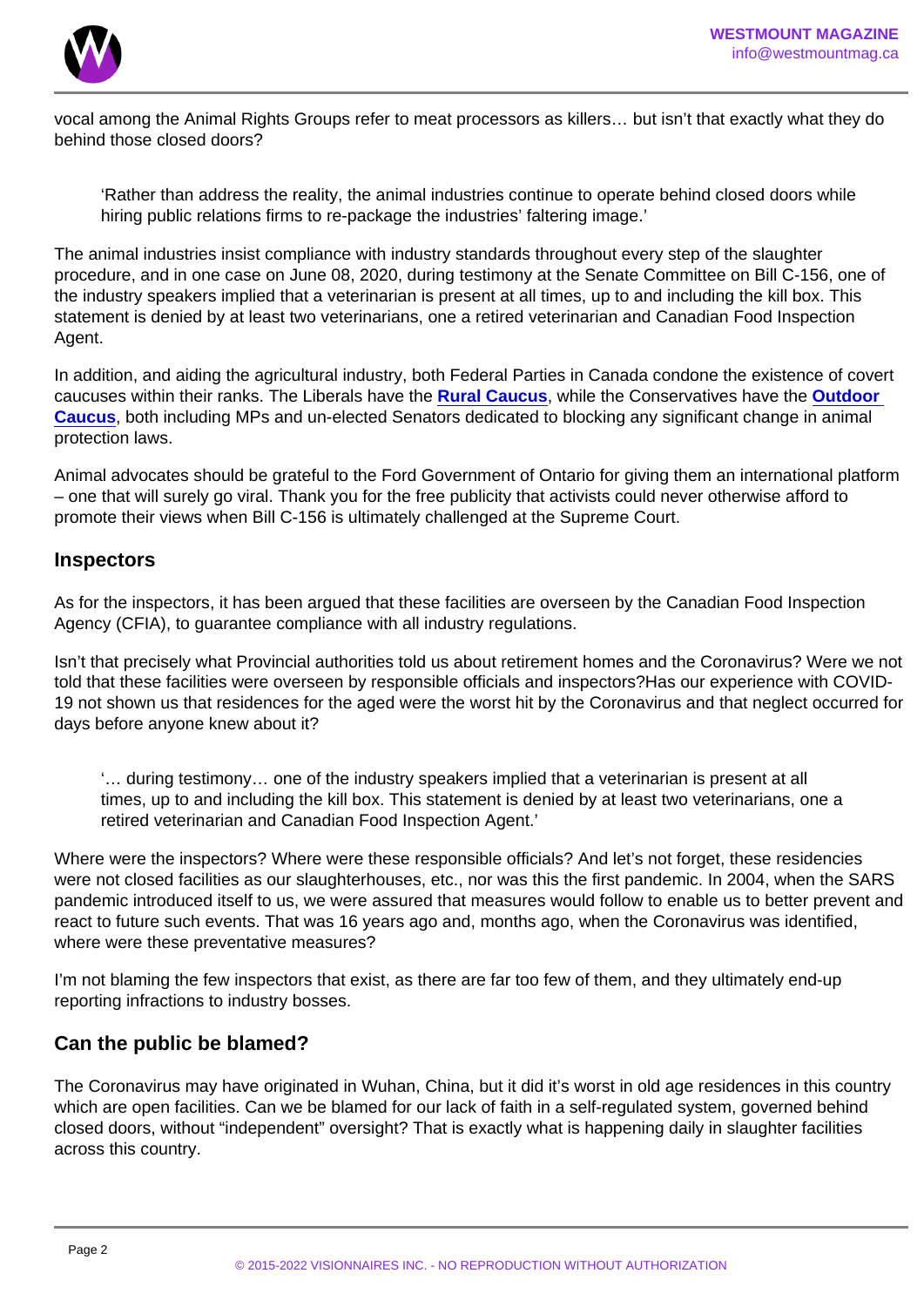## Free speech and expression

What is at risk here is our basic right to freedom of speech and expression. Is it not the right of every Canadian to know where their food is coming from, whether it is genetically modified and how it is processed etc.?

"I may disagree with what you are saying but I'll fight to the death your right to say it." This saying obviously does not apply to Canada.

#### Sign the petition

To find out more about Bill C-156 and to sign the petition go to [stopbill156.com](https://stopbill156.com/)

Feature image: Electric shock scars on an abused pig in slaughter truck, Burlington, Ontario – [stopbill156.com](https://stopbill156.com/)

Read also: [other articles by Georges R. Dupras](https://www.westmountmag.ca/?s=georges+dupras)

Georges R. Dupras has advocated for animals for over fifty years. A member of the International Association for Bear Research and Management (IBA), a Director of the Animal Alliance of Canada (AAC), Quebec Representative of Zoocheck Canada and past Board member of the Canadian SPCA, he worked on the original Save the Seal campaign in 1966 that culminated in the founding of the International Fund for Animal Welfare (IFAW) in 1969. Georges Dupras has published two books, Values in Conflict and the eBook Ethics, a Human Condition, and currently lives in Montreal, Canada.

**Category** 

1. Animal Welfare

Tags

- 1. animal cruelty
- 2. animal industry